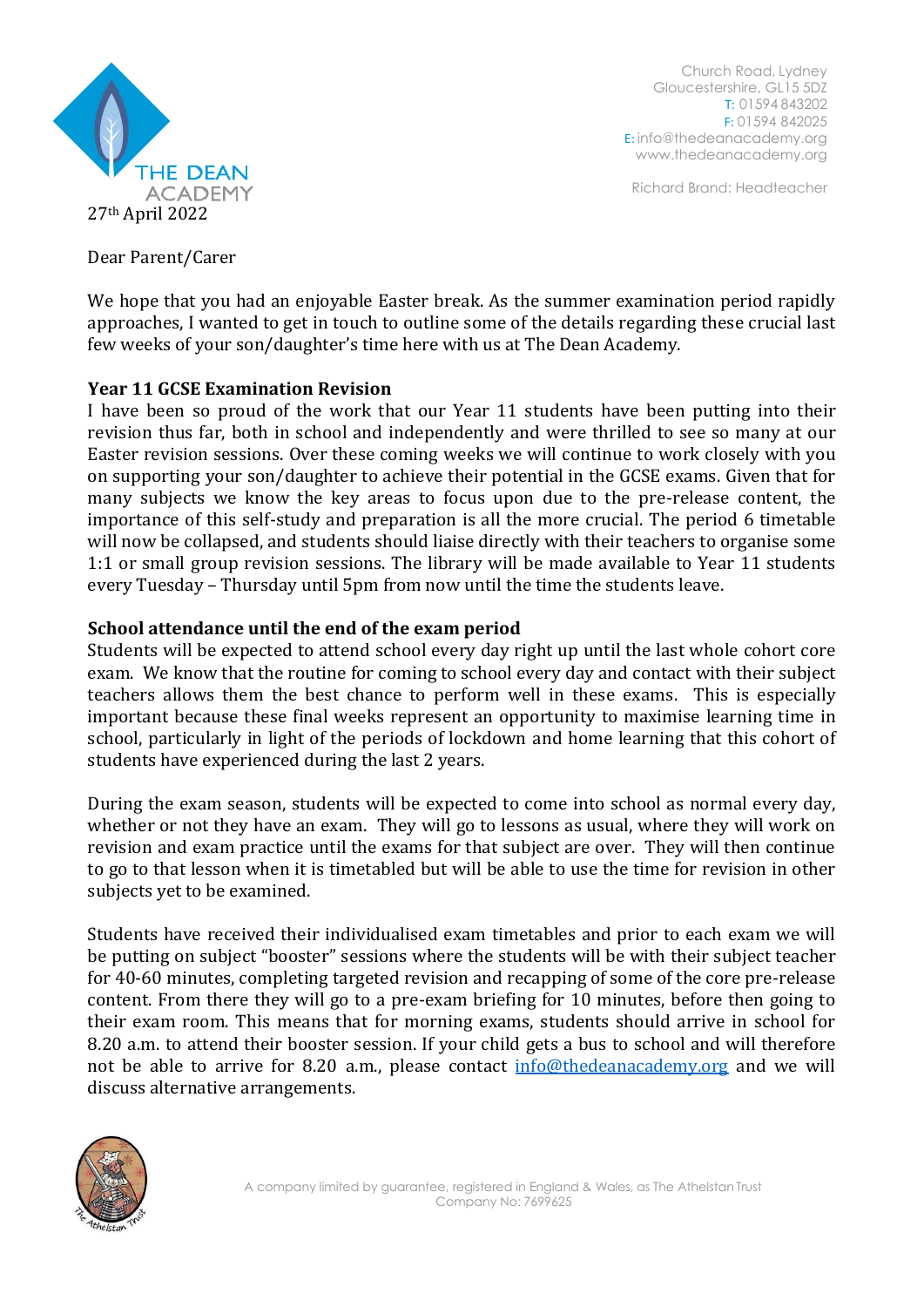

Church Road, Lydney Gloucestershire, GL15 5DZ T: 01594 843202 F: 01594 842025 E: [info@thedeanacademy.org](mailto:info@thedeanacademy.org) [www.thedeanacademy.org](http://www.thedeanacademy.org/)

Richard Brand: Headteacher

It is **essential** that students are prompt to exams – students will not be allowed entry into the exam hall if they are late. If a student cannot attend an exam, please let us know as soon as possible with a reason. The school absence line is 01594 840912. Please also mention the GCSE exam as part of your message. It should be noted that unfortunately, due to the conditions set in place by the Joint Council for Qualifications, **students who miss exams will not be able to sit them at another time.**

Please find also enclosed with this letter 2 documents from the JCQ that outline some important information for all parents/carers and students who are taking exams in 2022 – can you please take the time to read through these important documents.

Thursday 23rd June will be the last day that all students are expected in school and our leavers events will follow.

#### **Prom**

This year's Prom venue has been selected by the Year 11 Prom Committee and it will take place at The Speech House Hotel on Thursday 30th June 2022, 6.30 p.m. – 11.00 p.m. A separate letter with details has been sent out, but as a reminder, tickets will be £35.00 and can be purchased via ParentPay until 27th May. There will be an opportunity for photographs on the red carpet at The Speech House Hotel from 6.30 p.m. Please contact Mrs Price if you require further information regarding this event.

## **Leavers Hoodies and Yearbook**

Leavers' hoodies, T-shirt and other memorabilia can be purchased from Forest Apparel online, [https://forestapparel.co.uk/.](https://forestapparel.co.uk/) If there are uncertainties regarding sizes, please visit their store in Lydney.

Yearbooks are also available to order at: <https://allyearbooks.co.uk/buy/1634.> Yearbooks contain individual student and tutor photographs, along with some photographs of students throughout their time with us at The Dean Academy. There will also be some special messages from staff members wishing students the best of luck.

#### **Results Day**

Results will be available for collection at the school on Thursday 25th August 2022 from 9.30 a.m. to 11.30 a.m. Any results not collected will be sent out by first class post. If students are unable to collect results in person, a letter or email must be supplied to designate someone to collect them on the student's behalf. This letter/email must be addressed to Julie Roberts, Exams Officer.